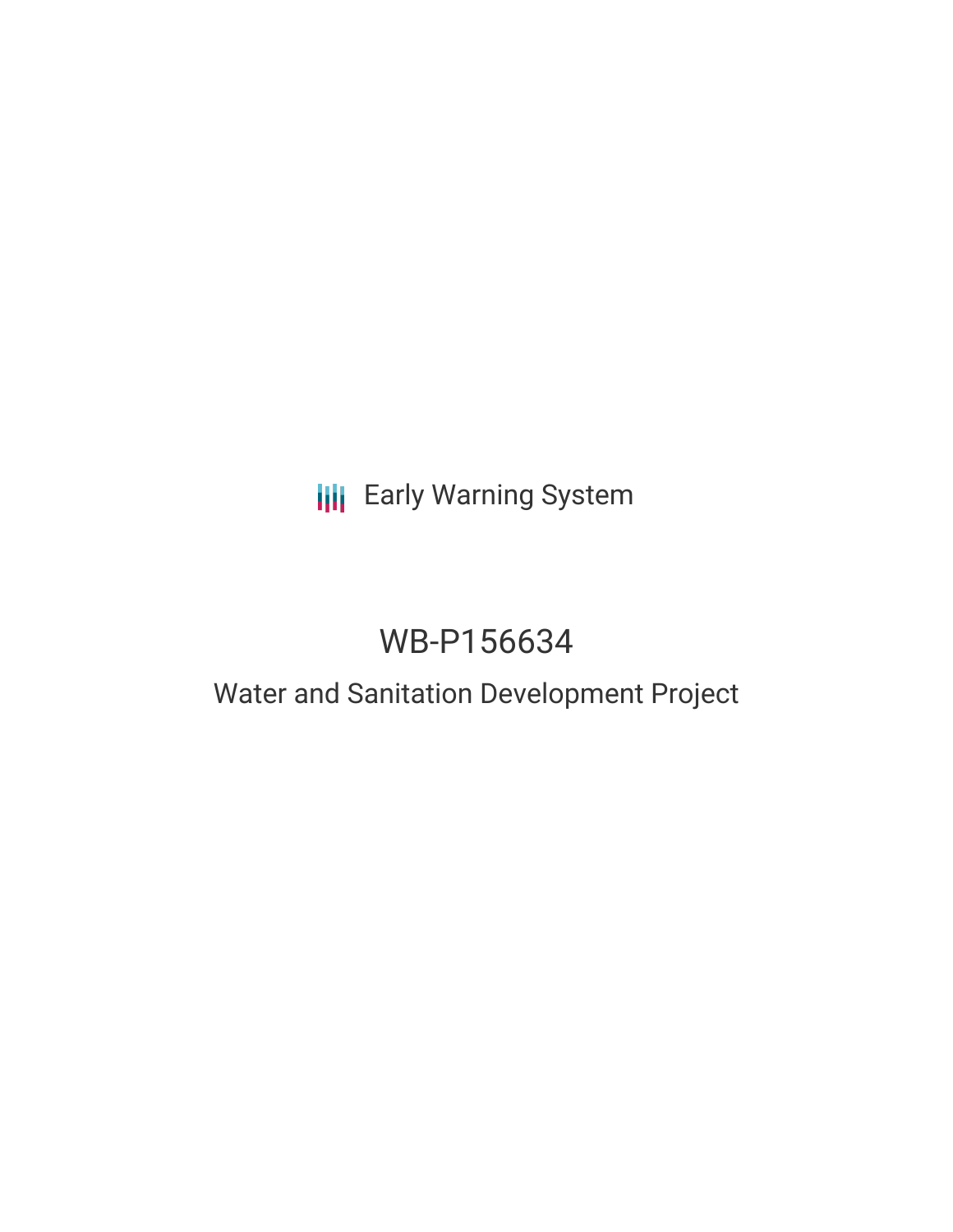

### **Quick Facts**

| <b>Countries</b>               | Kenya                                                         |
|--------------------------------|---------------------------------------------------------------|
| <b>Financial Institutions</b>  | World Bank (WB)                                               |
| <b>Status</b>                  | Active                                                        |
| <b>Bank Risk Rating</b>        | B                                                             |
| <b>Voting Date</b>             | 2017-04-26                                                    |
| <b>Borrower</b>                | Republic of Kenya                                             |
| <b>Sectors</b>                 | Climate and Environment, Infrastructure, Water and Sanitation |
| <b>Investment Type(s)</b>      | Loan                                                          |
| <b>Investment Amount (USD)</b> | \$300.00 million                                              |
| <b>Project Cost (USD)</b>      | \$330.00 million                                              |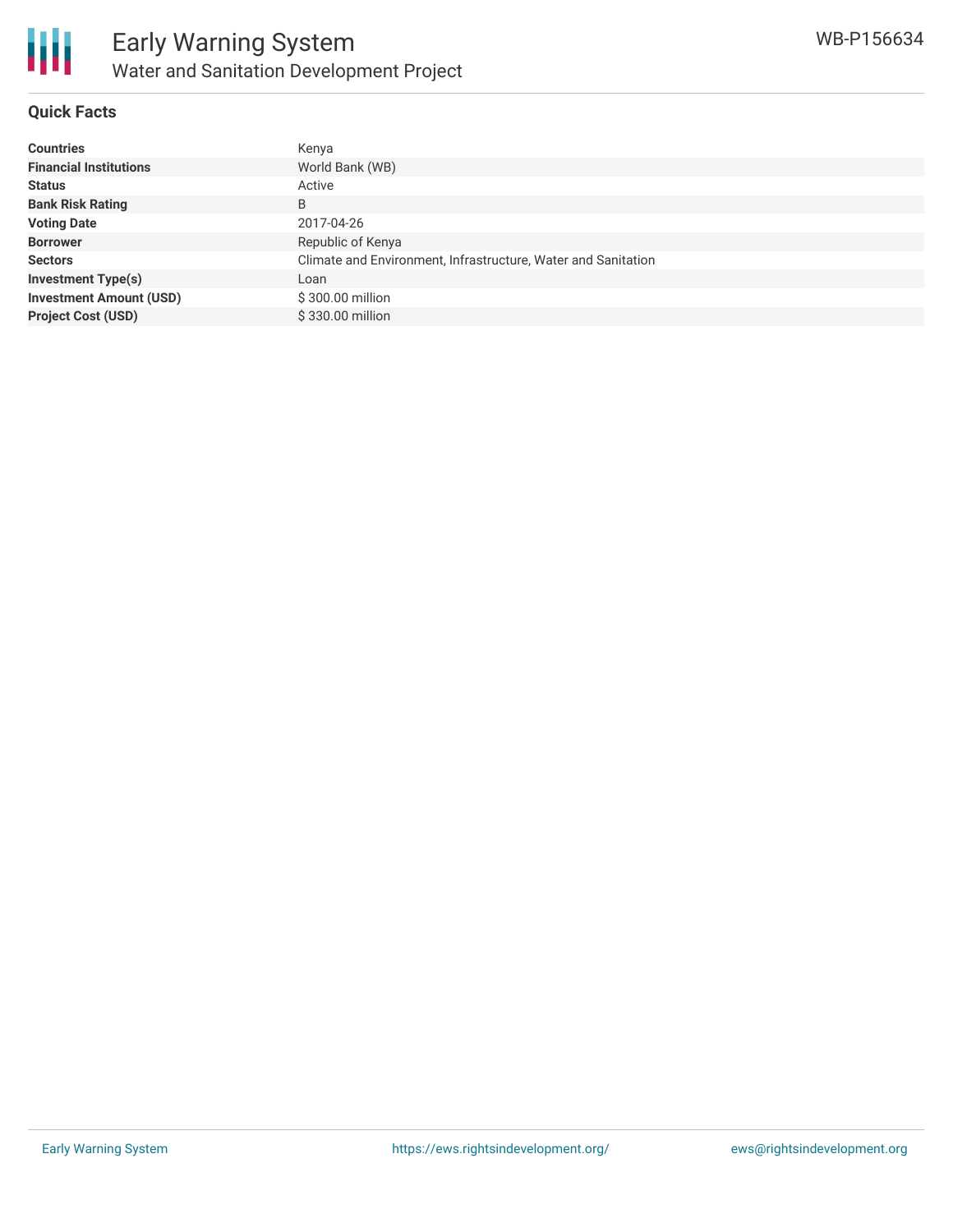

### **Project Description**

The development objective of Water and Sanitation Development Project is to improve water supply and sanitation services in select coastal and northeastern regions in Kenya. This project has four components. 1) The first component, Rehabilitation and expansion of urban water supply and sanitation services in the coastal region, has the following subcomponents: (i) Support to coastal counties; and (ii) Support to the coast bulk water services provider. 2) The second component, Expansion of water supply and sanitation services in underserved northeastern counties, aims to finance a program of activities designed to improve water supply and sanitation services in the northeastern counties, such as Wajir town in Wajir County and the Dadaab refugee camp host communities in Garissa County. 3) The third component, National performance-based financing, has the following two subcomponents: (i) Support for water and sanitation infrastructure investments and services; and (ii) Technical assistance for national performance-based financing. 4) The fourth component, Project management, finance a program of activities designed to strengthen the capacity of the Recipient for project management, implementation and coordination, and Monitoring and Evaluation (M and E).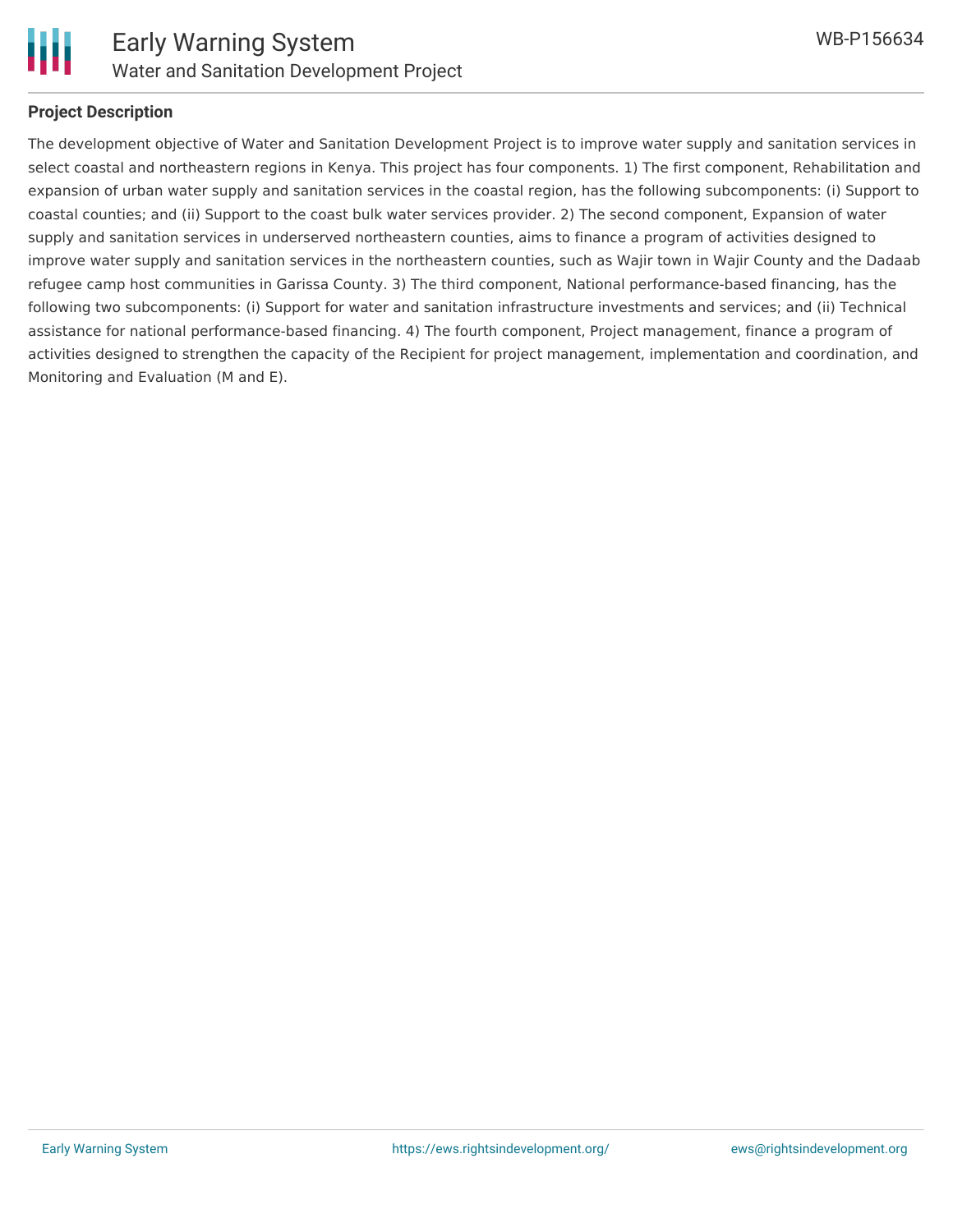

### Early Warning System Water and Sanitation Development Project

### **Investment Description**

World Bank (WB)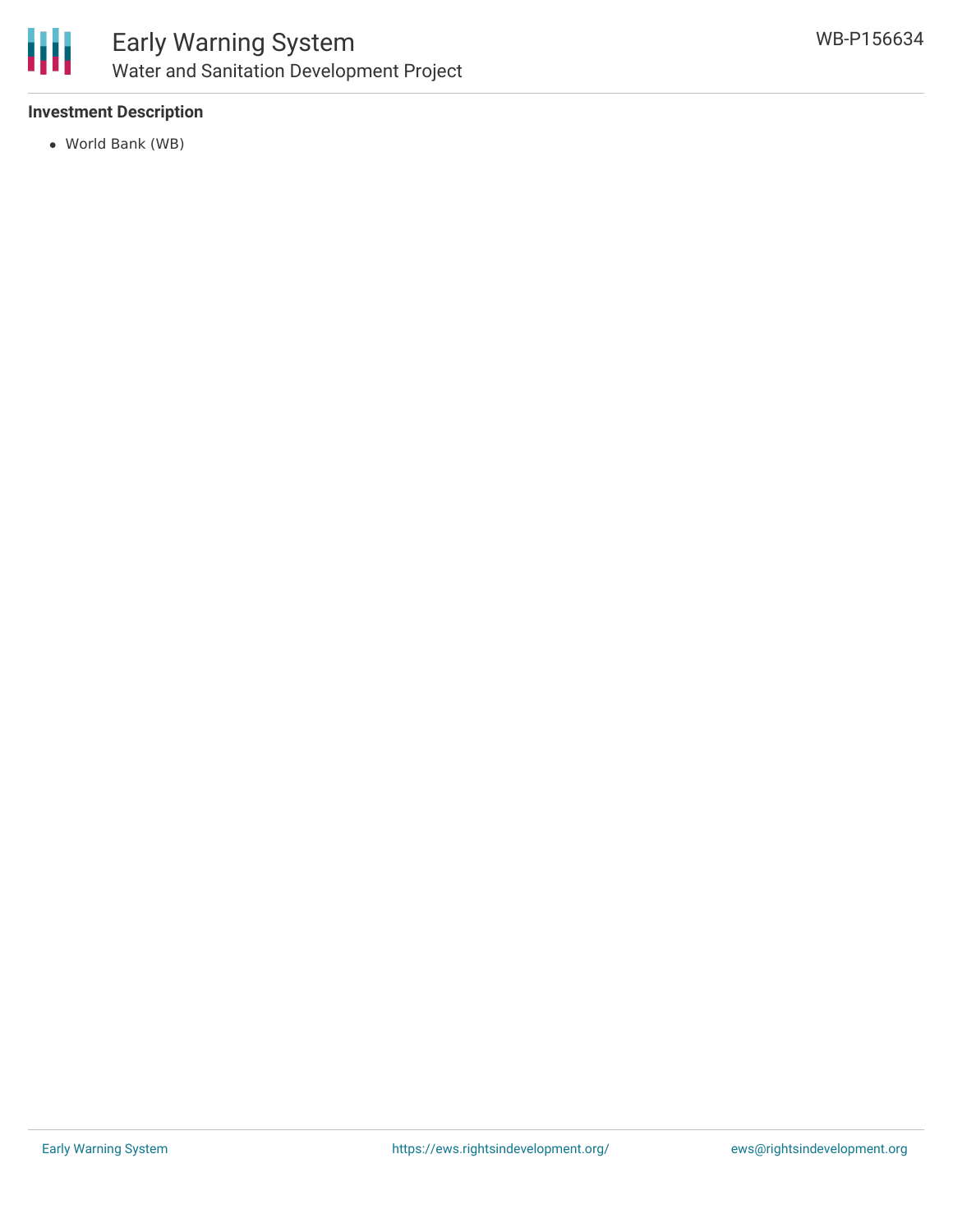

#### **Contact Information**

ACCOUNTABILITY MECHANISM OF WORLD BANK

The World Bank Inspection Panel is the independent complaint mechanism and fact-finding body for people who believe they are likely to be, or have been, adversely affected by a World Bank-financed project. If you submit a complaint to the Inspection Panel, they may investigate to assess whether the World Bank is following its own policies and procedures for preventing harm to people or the environment. You can contact the Inspection Panel or submit a complaint by emailing ipanel@worldbank.org. You can learn more about the Inspection Panel and how to file a complaint at: http://ewebapps.worldbank.org/apps/ip/Pages/Home.aspx.